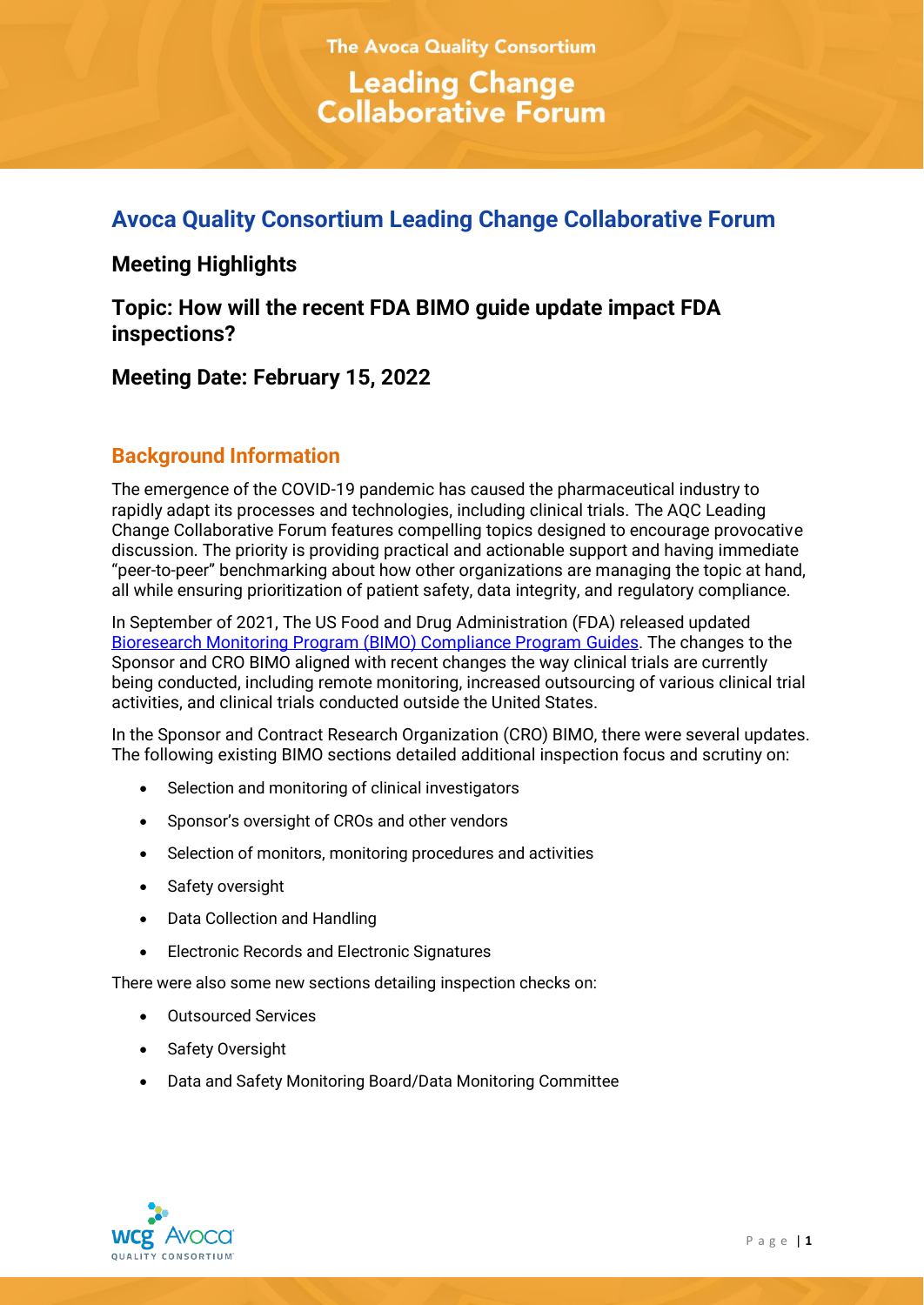# **Discussion Summary**

Panelists discussed what changes to FDA inspections have been seen or are anticipated following the release of BIMO and how they are preparing for these changes. The panelist touched on the enhanced and new BIMO topics listed in the previous sections. Below are a few discussion highlights.

## **Selection and Monitoring of Clinical Investigators**

- Sponsors and CRO panelists experienced increased scrutiny on investigators, including documentation of the sponsor considering the FDA Debarment List and previous administrative and regulatory actions against the investigator. The inspectors also looked at investigators put on enrollment hold and changes to investigators. They wanted to understand and see documentation for these changes.
- Sponsor panelists commented on the increased focus for trials conducted outside the US. There is enhanced language in the BIMO for investigators not under the IND. While investigators for non-US sites do not sign a 1572, several sponsors have them sign a similar form. This provides the sponsor with information on the investigator's qualification and provides the site's written agreement to conduct the trial in accordance with GCP and local regulations.
- Sponsor training provided to the investigator before and during the trial was reviewed during recent inspections. Inspectors wanted to see protocol training and communication/training related to any protocol changes during the trial.
- A panelist reported that inspectors looked closely at termination at the site or at the study level. Inspectors asked for plans for subject transfer at the site level and required notifications for study and investigator terminations.

#### **Outsourced Services and Sponsor's Oversight of CROs and Other Vendors**

- One panelist said that the FDA inspector spent three days of the inspection focusing solely on outsourcing. The inspector wanted to see all contracts as well as all documentation that provided evidence that both the sponsor and the CRO were following the contract. The FDA inspectors want to understand processes and roles and responsibilities between the sponsor and CRO.
- Panelists commented that the FDA inspectors want to have a much better understanding of the interaction between the sponsor and CRO. They were interested in communication between them including governance minutes, oversight processes and documentation and types and frequency of communication at multiple levels.
- Panelists commented that because of the increased role of CROs and the increased focus on outsourcing, key CROs have become a very active partner in preparing for FDA inspections.
- A panelist said that in their vendor list, they include healthcare providers and facilities contracted to provide data relating to patient health status and/or the delivery of health care data collected to support a marketing application. This includes technology companies (e.g., eCOA). In addition to having them in the vendor list, they ensure contracts are in place and accessible during the inspection.
- Another panelist shared specific examples from recent FDA inspections: They had phlebotomy services that collected in-home PK and central lab samples and the company that was used to collect survival data on subjects in countries where this was permitted was listed as vendors in their CSR. They were asked to provide the contracts during inspection. They had not received any questions during an inspection but depending on the criticality of the data to endpoints, they anticipate that inspectors could

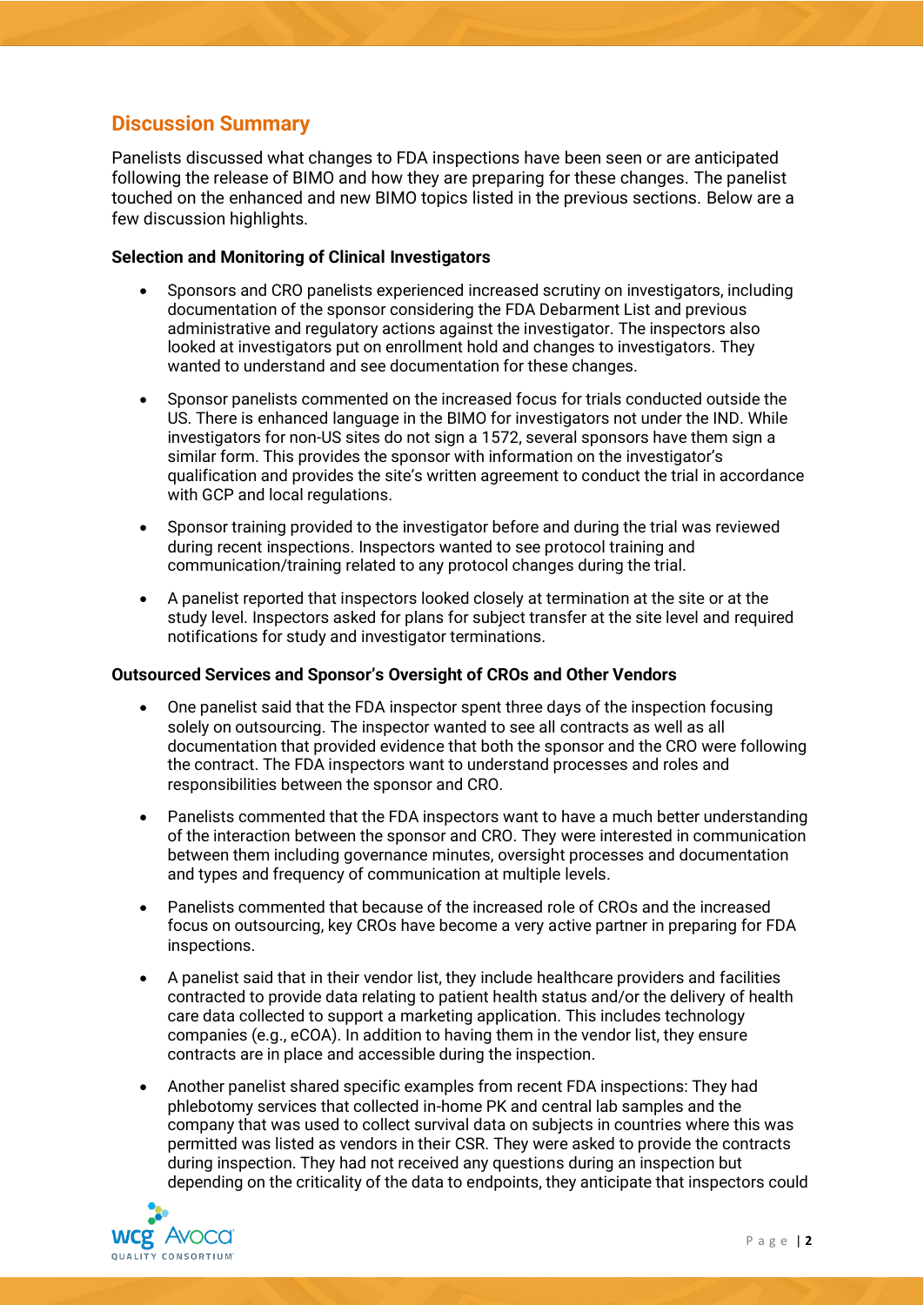probe how the phlebotomists were qualified and trained on study specific procedures and request appropriate documentation including procedures to oversee/monitor the quality of those services.

## **Selection of Monitors, Monitoring Procedures, and Activities**

- This section of the BIMO has been updated and recognizes monitors provide different functions (e.g., remote and onsite). There has been an increased focus on the monitoring plan and documentation that it was implemented as planned. With the increase in remote monitoring, inspectors are interested in the process by which this is conducted.
- Although there was always an expectation that key clinical activities and documentation would be completed in a timely manner, there is now increased focus on the timing and content; e.g., for Investigation Review Board approval and Informed Consent.
- Both sponsor and CRO panelists acknowledge that there has been a very high turnover of monitors. To address this, sponsors are carefully tracking monitor onboarding and offboarding throughout the trial and looking at how monitors are trained.
- A question was raised concerning delays caused by limited access to sites during the COVID-19 pandemic since remote monitoring and SDV at non-US sites in Europe is not permitted under EU General Data Protection Regulation (GDPR). A panelist responded that the FDA has been understanding delays in monitoring activities in such cases. The inspectors will ask for documentation as to what changes were made to accommodate activities due to the pandemic (e.g., trial staff reallocation to pandemic activities in the hospital; inability of monitors to get on sites) and to see appropriate updates to the monitoring plan.
- Panelists recommended having visit tracking systems that can differentiate between remote and on-site monitoring visits. Sponsors also need a way to track site status (e.g., sites which allow remote SDV and those who did not, when sites closed/reopened). One panelist stated that they used a combination of Excel tracking tools and CTMS to accomplish that task.
- Another panelist stated that they were recently asked about the impact of COVID-19 on subject visits and monitoring. Their strategy to update the monitoring plans to include remote visits was described in the CSR. The inspector did ask for additional information and documentation from the remote visits.
- There have been two new sections added to the BIMO on Data and Safety Monitoring Board/Data Monitoring Committee which will be areas of focus for the inspectors going forward.

#### **Data Collection and Handling**

- There was a lot of discussion and interest in many of the changes regarding data collection and handling. With the increased focus and complexity in data flow, two panelists suggested that sponsors talk the inspectors through a data flow diagram. The inspector will be interested in both sponsor and CRO systems. Patient reported outcomes also need to be included in the data flow.
- In addition to data flow and integrity, inspectors will want to understand system validation, security, change management, audit trails, inspector visibility, and control.
- Inspectors are interested in system procedures, who provided the training, and qualifications of the trainer.
- There has also been increased focus on audit trails, electronic records, and electronic signatures.